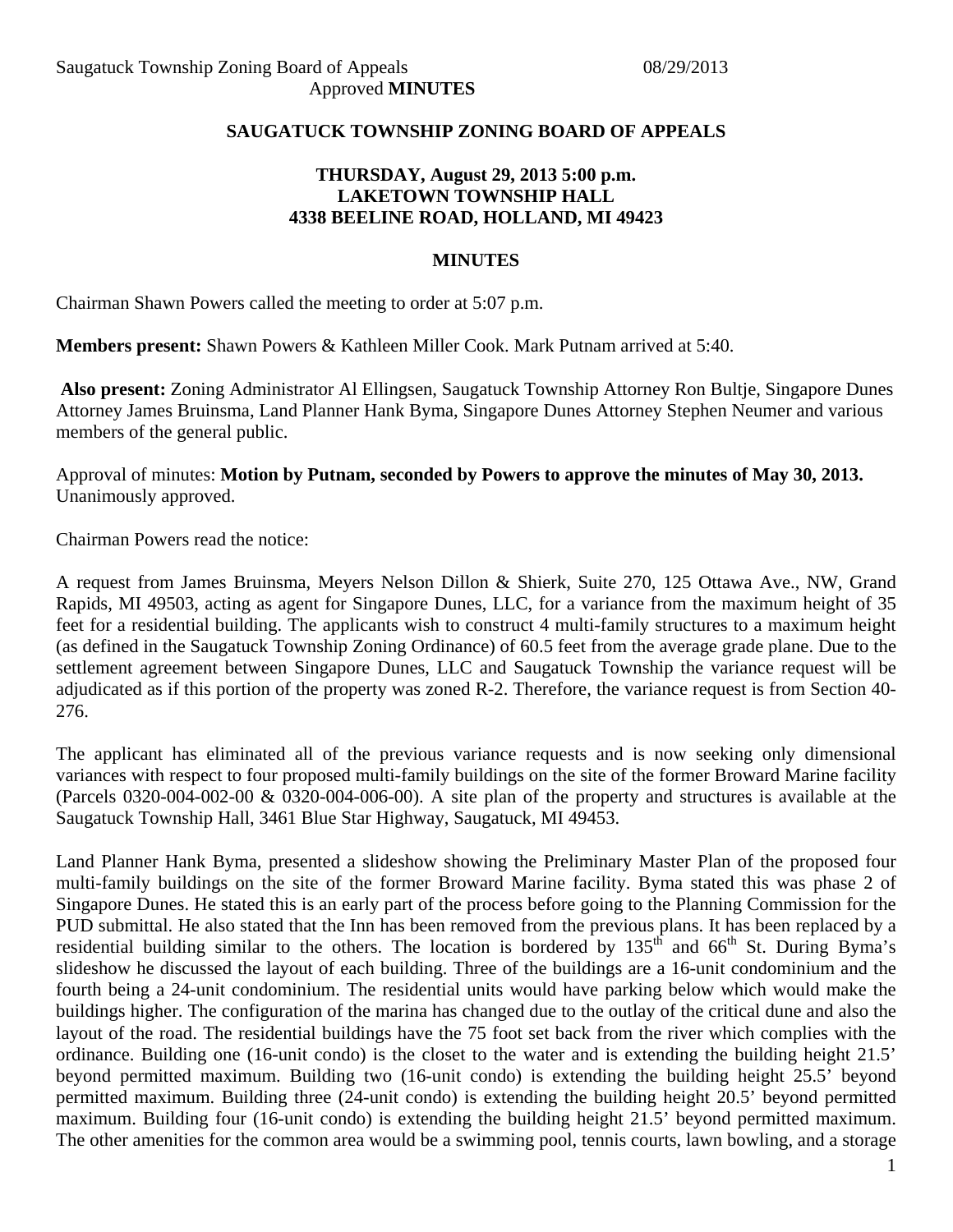shed for storage and watercrafts.

Discussion took place with the audience asking Mr. Byma questions regarding the building structure and the area that is pertaining to the PUD.

Attorney James Bruinsma, spoke regarding the legal analysis for the non-use variance and how the legal standards are met by going through each of the questions in Section 40-76. Bruinsma stated that there are practical difficulties; he gave examples of non-use variances granted. Bruinsma stated that they have multiple decision makers because of going through the DEQ for permits, the ZBA for height variance and then the PC for the PUD project.

- 1) **That there are exceptional or extra-ordinary circumstances of conditions applying to the property in question as to the intended use of same that do not apply generally to other properties in the same zone district**. Bruinsma replied that this is the only R-2 property subject to critical dune regulation.
- 2) **That such variance is necessary for preservation and enjoyment of a substantial property right similar to that possessed by other properties in the same zone district and in the vicinity; provided that the possibility of increased financial return shall not of itself be deemed to warrant variance.** Bruinsma replied that the applicant's property is surrounded by non-conforming uses. Ox-Bow and Pine Trial Camp and Ken Denison have been granted variances to best use their properties. He said the critical dune regulations require the owner to preserve dunes, avoid slopes, be creative with parking, etc.
- 3) **That the authorizing of such variances will not be of substantial detriment to adjacent property and will not materially impair the intent and purposes of the Zoning Ordinance of the public health, safety, and welfare.** Bruinsma stated that this parcel is isolated. Bruinsma pointed out that the ZBA should consider the topography; he noted that the area in question is low, and that height is measured from the ground up. Thus, taller buildings would actually be lower than shorter buildings constructed on the dunes.
- 4) **That the condition or situation of the specific piece of property or the intended use of said property for which the variance is sought is not of so general or recurrent a nature as to make reasonably practicable the formulation of a general regulation for such condition or situation.** Bruinsma stated that the height limitations apply to every zoning district. Under certain circumstances height variances are required in unique situations.
- 5) **That an exceptional or extraordinary circumstance applying to the property in question was not self-created.** Bruinsma stated that the pratical difficulties caused by the dunes is not a self-created hardship, even if the dunes were on the property when it was purchased by the developer.

Attorney Stephen Neumer, stated the height variance is only in the old Broward Marine area where the land is flat and has been disturbed. Neumer addressed he wants what is good for Singapore Dunes and also for the township. Neumer addressed he wants to commit to a condition if the variance is granted and set 132 acres to the north of the old Broward Marine as a permanent conservation district. Original Singapore Dunes purchased 405 acres, sold 170 acres to the land conservancy, 235 acres is now left on the north side of the Kalamazoo River. The permanent conservation district would only be for the Singapore Dunes residents. Neumer explained that there will be 19 homes on the beach, 4 condo buildings, housing 72 families, overall giving up 59 homes from the original plan. Neumer also mentioned that there would be community involvement, which includes the fire dept., DNR fishery boat and also a homeland security boat.

# **Public Comment:**

Janet Rund, 6127 Kings Way, Saugatuck Township, opposes the variance. She thought the presentation showed the development in an unrealistic manner.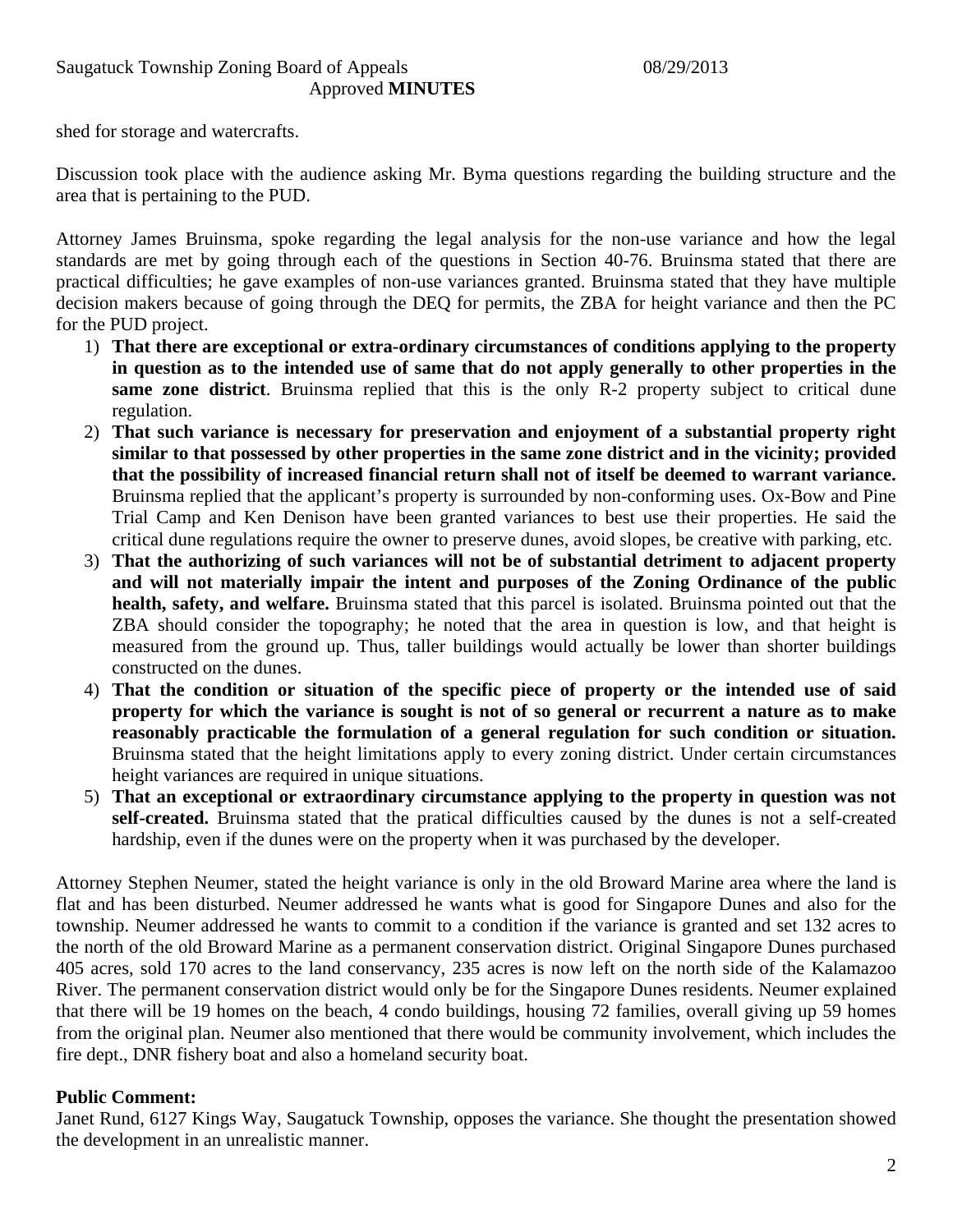Jill Winston, 2975 Lakeshore Dr., Saugatuck Township, read a letter from Cynthia McKean, 3498 Riverside Dr., Saugatuck Township. The letter answered the 5 questions from Sec. 40-76 that there was no hardship and should not be granted a height variance. Both Winston and McKean both oppose the variance.

Rachelle Jenneker, 3581  $65<sup>th</sup>$  St. Unit #14, Goshorn Lake Condominium, Saugatuck Township, opposes the variance and feels it will set a precedent; she said the Township is quaint and unique, and the developer should not be allowed to construct vertically.

Norm Deam, 3463.5 Park St., & 3530 Oval Dr. Saugatuck Township. Lives directly south of Singapore Dunes property. Submitted a letter. He opposes the variance. Feels the development will destroy the character of the area.

Kay Smalley, 3423.5 Park St., Saugatuck Township, Submitted a letter. Opposes the variance. Stated that the noise would be bothersome.

Tracey Shafroth, 1015 Park St. Saugatuck City, opposes the variance. Feels it should go to the Planning Commission first.

Marsha Perry, 6248 Blue Star Hwy, Laketown Towship, Representing the Coastal Alliance. Read a letter from attorneys, Scott Howard and Kate Redman from Olson, Bzdok & Howard. States that the applicant should go before the Planning Commission to see what is permitted and that it should go through the PUD process.

Fritz Royce, 144 Lake Shore Dr., Douglas City, opposes the variance. Feels it should be brought to the Plannning Commission as a PUD process.

Greg Janik, Fire Chief, submitted a letter commenting on the four proposed multi-family buildings on the site of the former Broward Marine factory.

Attorney Bultje explained that variances generally run with the land. He said if the land was sold, the variance and any conditions would go with the purchaser. The Broward Marine variance was assumed by Singapore Dunes when it bought the land. The variance is given to land use not to the property owner.

Attorney Bruinsma commented on the Fire department letter and that the Planning Commission would address all the safety requirements when it goes to the PUD process.

Miller Cook questioned what the reason is behind the height variance request. She questioned why couldn't there be a fifth building in the same area so then you wouldn't have to have the height variance. She wondered if Singapore Dunes is asking for financial reasons and not for hardship. Miller Cook asked the applicant if there might be some alternative development plan that would allow the developer to achieve the goal of increased density, while still preserving the critical dune area, but not require them to seek a height variance. She then further questioned Mr. Byma, whose response stated in part: "... buildings not facing right on the marina would not have the same market value as those situated further back." Miller Cook then cited the possibility of financial return as motive for seeking the height variance.

Attorney Bruinsma replied to the Miller Cook's question by stating that you design developments that will be financially viable. He stated he has no interest in proposing a fifth building in the same area because of the layout of the proposed PUD, stating "... we are not going to build a building no one wants to live in." Attorney